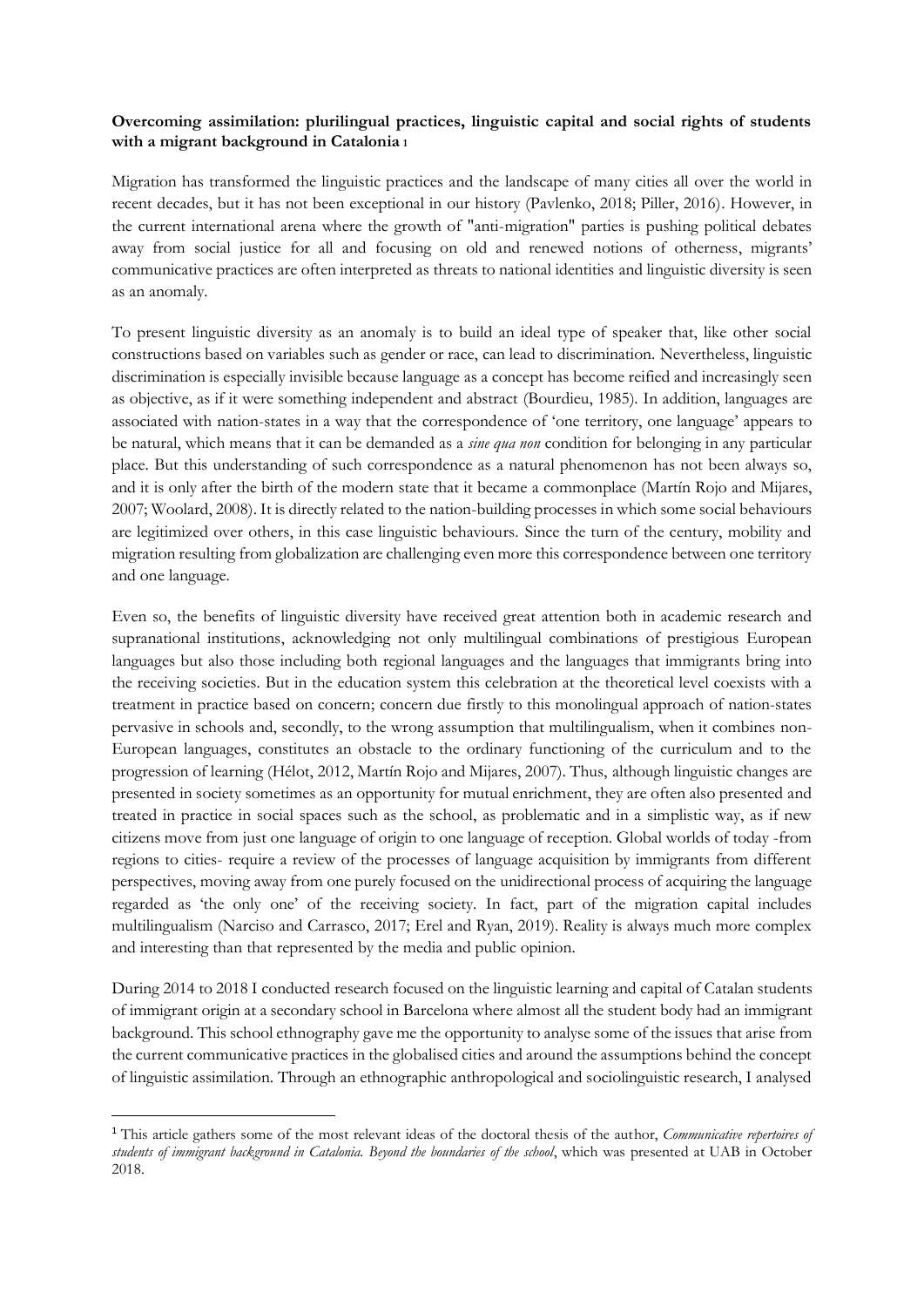the students' communicative practices developed in the school and in their other social worlds, such as leisure spaces, places of worship and their own homes.

One of the most notable findings that emerges from this ethnographic experience questions precisely those assumptions linked to nation-building processes. When listening to what the new citizens had to say about their communicative practices, the assumption that the normality is that speakers of one territory speak one language and consequently new speakers experience or have to experience a unidirectional process from their language of origin to the language of reception loses its grounding. Catalan students of immigrant origin are usually described by the media and public opinion above all, but often also by academia, as speakers in a process of more or less successful linguistic assimilation, between a language of origin and one or two languages of reception (more Castilian than Catalan). However, when examining their practices, it is evident that they include linguistic features of many more languages.

It also has to be acknowledged that the concerns of educational practitioners about certain kinds of multilingualism is supported by objective data—the low school performance of students of non-EU immigrant origin is a general concern in the whole of Europe and it is especially worrying in Spain (Eurostat, 2017; Carrasco, Pàmies & Narciso, 2018). However, to connect this indicator of higher risk of academic and social exclusion with the fact that the family or community languages of these students do not coincide with the language of instruction in the school is to validate folk theories that circulate in public opinion and to ignore what research on multilingualism has revealed. The incorporation of students with a specific linguistic background is not an explanatory factor *per se* for their low performance; when schooling is done by providing the necessary tools, multilingualism is not a barrier, but positive at a cognitive level (Bialystok, 2016).

In the Catalan context, the shift towards the revaluation of multilingualism by supranational institutions pointed out above is gradually penetrating some schools and linguistic policies. An example of this change of paradigm is the latest proposal for the linguistic model of the education system of Catalonia (Departament d'Educació, 2018) which adopts a clearly plurilingual approach2. There are still insufficient indications of how to give community languages a more prominent role, but the document contains a deep reflection on their importance in the learning processes of their speakers.

Nevertheless, in a context problematized by a historically minoritized language and an international majority language and the fact that around 60% of the population in Catalonia does not have Catalan as their first language, the authorities' concern on the health of the minority language can lead to focusing once again on the language over the speakers. Although this is an understandable position when one of the languages is endangered, it can silence speakers of immigrant background institutionally -Catalan is the only language of tuition in compulsory schooling in Catalonia- as much as they are silenced in territories where the language of reception is a socially hegemonic one (Reyes & Carrasco, 2018). Focusing on the endangered language can make the school function as a monolingual school even when the concern is for the speakers of immigrant background having access to the Catalan language and the instrumental asset it may become for them due to its protected and prestigious status. When the learning experiences of students of immigrant background are observed closely, other problems emerge: for example, access to academic registers and not so much to one or other language in abstract; or the lack of linguistic support beyond the months spent in the reception classroom. Approaching the communicative practices of these students by emphasizing above all the relationship they establish with a single language causes a dichotomous interpretation of their

<sup>2</sup> Plurilingualism has been defined by the Council of Europe as "*the ability to use languages for the purposes of communication and to take part in intercultural interaction, where a person, viewed as a social agent has proficiency, of varying degrees, in several languages and experience of several cultures. This is not seen as the superposition or juxtaposition of distinct competences, but rather as the existence of a complex or even composite competence on which the user may draw.*" (Council of Europe, 2001:168).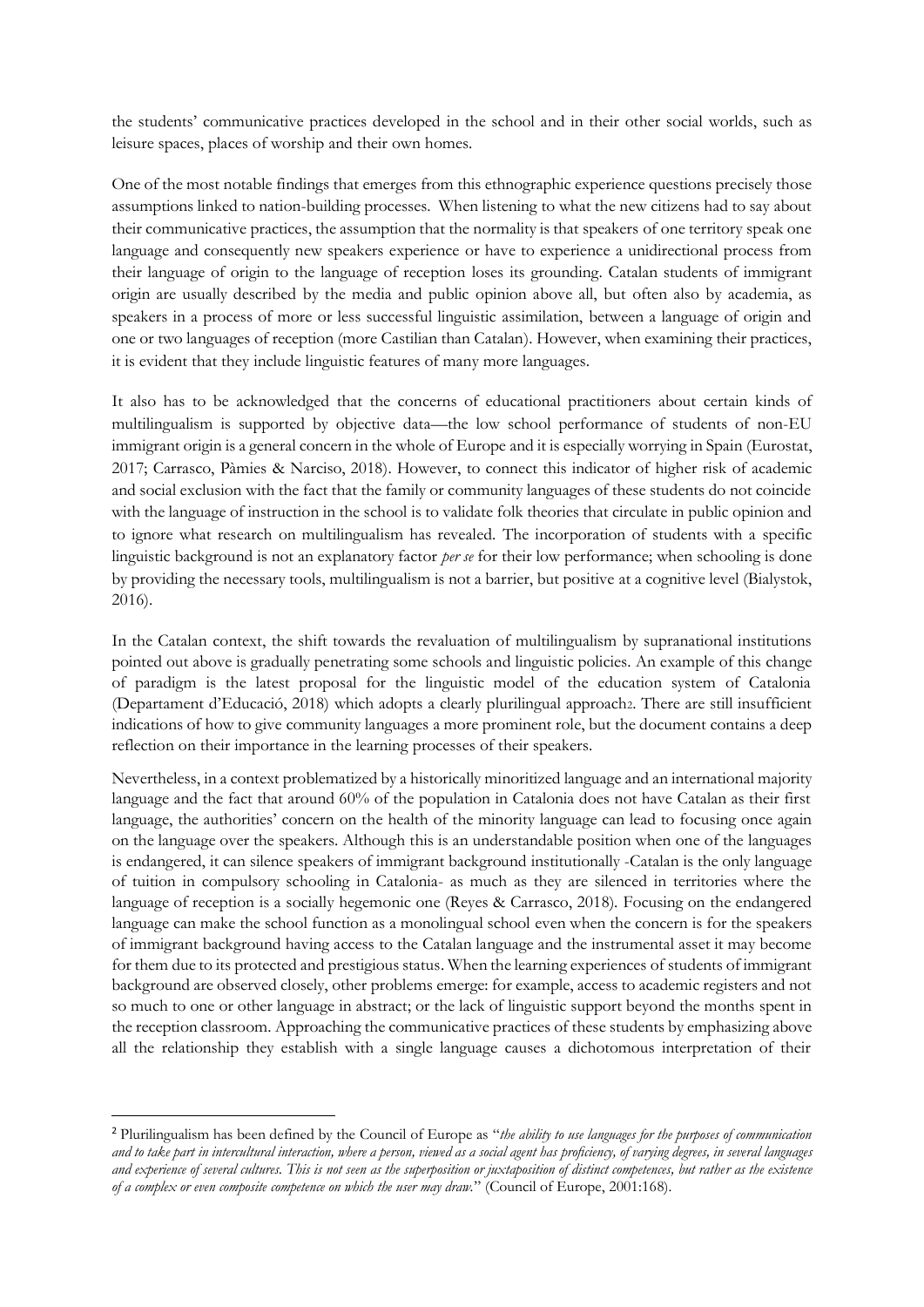practices, analysed, again, as communicative practices between a language of origin and a language of reception. It also leads to ignoring many of their multiple learning processes and capacities.

The example of Clarissa (the pseudonym she chose), one of the case-study students in my research, may help understand how far this dichotomic way of analysing the communicative practices of students of immigrant background is from their real learning processes and capacities. Let's observe more closely her linguistic repertoire.

Clarissa is a young girl who arrived in Barcelona from Pakistan when she was 9 years old. She speaks Urdu, Spanish, Punjabi and Catalan in the school. Above all she speaks Spanish with close friends, but she also uses Catalan with some students and teachers. She can understand some Bangla and she has learnt Punjabi through her classmates (above all boys) and she also says that she has learnt more Urdu through her friends (girl friends), because she used to speak more Potwari in Pakistan. But she also uses English to communicate with relatives who live in the UK, and likes to use English with tourists, although, as many of her friends also express, she has lost English competence since she arrived in Barcelona. She also combines different languages in other spaces, as for example at home, where she explains how, beyond Potwari, she also uses Catalan and Spanish with her siblings or to help her parents with bureaucratic processes, or how she teaches her mother Spanish and Urdu. She has also learnt Hindi through television. We can observe how her linguistic practices are complex and situated, different languages used in different contexts and adopting different values, like Spanish and Catalan used back in Pakistan to share secrets with her sibling. It is especially relevant how she plans in the future even more linguistic practices, like learning Russian, which she loves through using Instagram, and Catalan, which, although she recognizes she is not using a lot at the moment, she thinks she will when she moves to a social context with a real social demand for the language, like at university and work. Ensuring that students like Clarissa can access such spaces would be the greatest protective policy measure that the minority language of the place of reception could implement; as well as being a fair contribution by the reception society to avoiding the linguistic discrimination that citizens of migrant background so often experience (Piller , 2016).

Clarissa is just one example, with her own particularities, but not exceptional at all. All the participants in my research reported using linguistic features from more than 5 languages at some level. Their linguistic practices reveal a complexity in accord with the global world where they live and move, and which is beyond the school boundaries, beyond physical and mental boundaries. However, in most of the schools of receiving countries, languages are still taught within a specific space and time frame, as a closed linguistic body of knowledge with clear boundaries, such as those that state or regional authorities impose and justify. This approach makes it difficult to build upon the plurilingual potential of students of immigrant origin. It also ignores or hides other factors that affect the school trajectories of these students and limit their social integration -that is, the access to their rights and resources in society (Carrasco and Poblet, 2019).

## **References**

Bialystok, B., (2016) Bilingual education for young children: review of the effects and consequences, *International Journal of Bilingual Education and Bilingualism*, DOI: .1080/13670050.2016.1203859

Bourdieu, P. (1985). *¿Qué significa hablar? Economía de los intercambios lingüísticos.* Madrid: Akal.

Carrasco, S.; Poblet, G. (2019). *Overview of the social integration of Roma in Spain and some transferible lessons for the EU*. NESET Ad hoc report no. 4/2019 for the EU-EAC.

Carrasco, S.; Pàmies, J.; Narciso, L. (2018). Abandono Escolar Prematuro y alumnado de origen extranjero: ¿un problema invisible? en: Arango, J., Mahía, R., Moya, D. y Sánchez Montijano, E. (dir.) *Anuario CIDOB de la inmigración 2018*. Barcelona: CIDOB (en prensa).